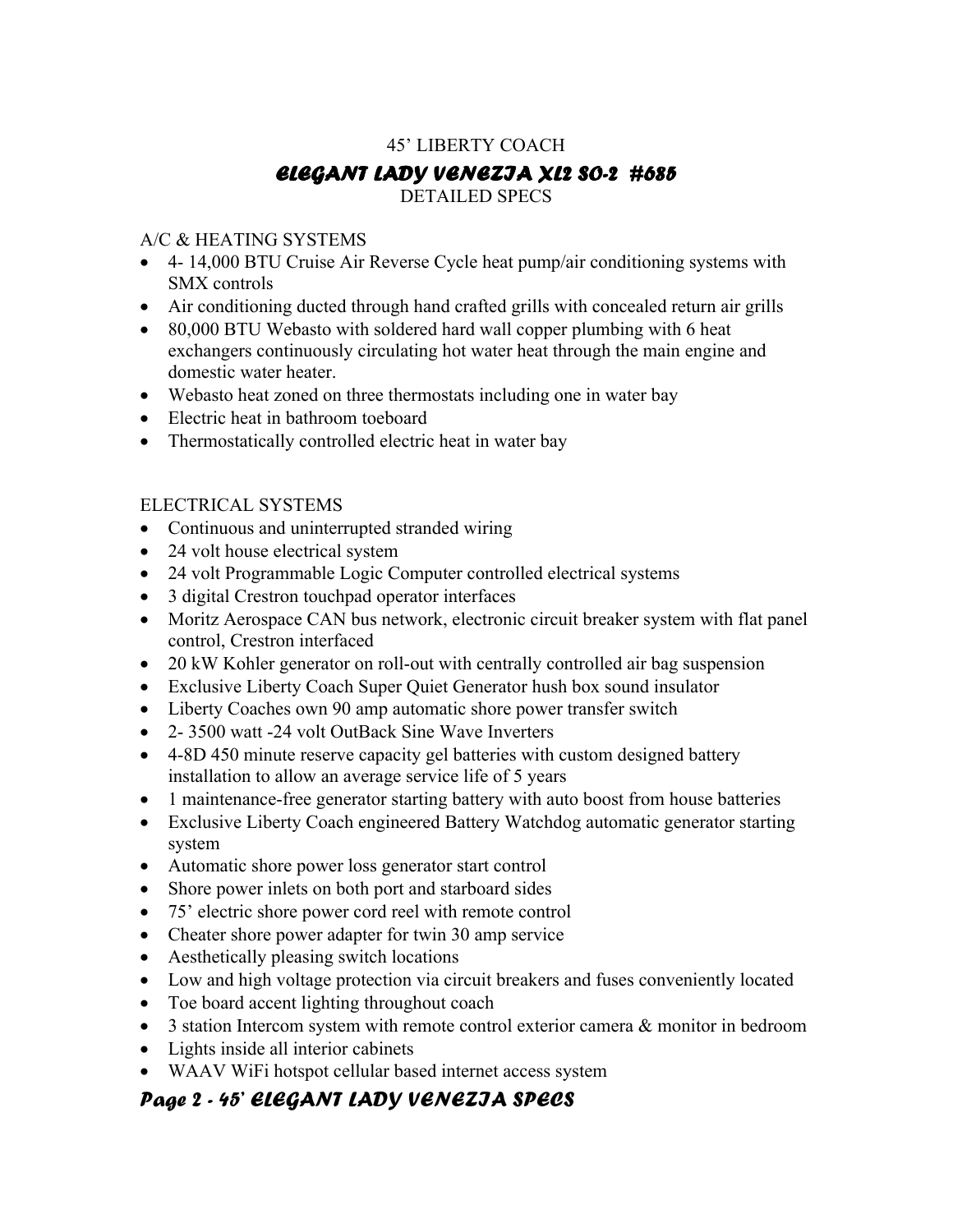#### AUDIO/VISUAL SYSTEMS

- 42" Plasma display with tuner in living room and 32" LCD television in bedroom. Entire coach wired and configured for component HD
- 16x16 Knox HD component audio/video switch controlled via Crestron
- 17" LCD TV on electric flip down mechanism at fwd living room slide ceiling
- Bose Lifestyle 48 CD/DVD, AM/FM with Dolby Pro-Logic Surround sound system in living room and bedroom
- Crestron remote control system on 3 touch screens, 1 RF touch screen remote, and 2 8" WiFi tablets which controls:
	- 1. Bedroom and Living room audio/video, and satellite systems
	- 2. Awning
	- 3. All lighting
	- 4. Mechanical systems such as generator, Heat/AC, and electric locks
	- 5. Dash touch screen to display backup camera
	- 6. XM radio module interfaced to Crestron with displays thru most panels.
- 40 channel high output Cobra 29 LTD Classic CB radio with remote external speaker
- Kenwood/Garmin navigation system that includes a 6" color screen, which displays the AM/FM, 6-disc changer and Sirius satellite radio and Blue Tooth connectivity
- Passenger side GPS display mounted to passenger window post.
- Lower bay entertainment center: 32" LCD TV mounted on a swivel slide mechanism, JVC Stereo Receiver, 4.6 cu/ft stainless steel refrigerator and 2 storage drawers. The entire system covered in fluted polished stainless steel.
- TracStar in-motion DSS Satellite System with 2 HD DVR receivers
- Concord electric TV antenna

### WATER SYSTEMS

- 160 gallon polished stainless steel fresh water tank
- 135 gallon aluminum holding tank with polished stainless front
- Enclosed water compartment with decorator laminate
- Metal floor in water and holding compartment
- Holding tank compartment side walls and floor polished
- Hot & Cold water faucet in water tank compartment with hand sprayer
- Cold water hose connection in holding tank compartment for wash down and sewer hose clean-up
- Entire fresh water system,  $\frac{1}{2}$ " ID tubing for constant pressure and volume in all areas
- Lacquer coated polished copper plumbing in holding tank bay
- 20 gallon electric water heater with main eng. heat exchanger & winterization bypass
- Auto fresh water tank fill while connected to city water supply
- Fresh water & holding tank monitors inside coach and, driver & pass. side water bays
- City water inlet on both sides
- Air operated gray water by-pass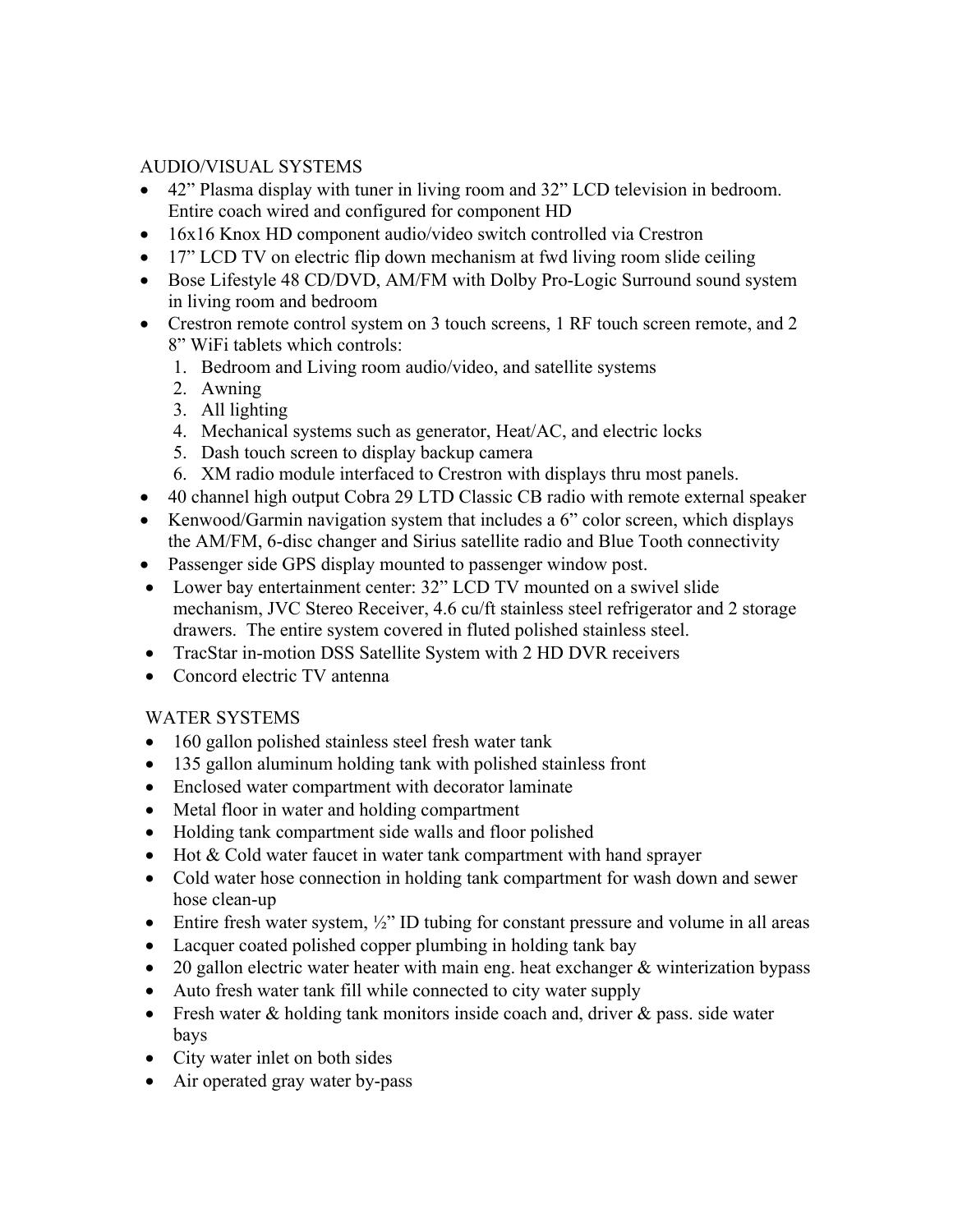# Page 3 - 45' ELEGANT LADY VENEZIA SPECS

### WATER SYSTEMS (cont.)

- Air operated holding tank dump valve on both driver and passenger side
- Air dump valve for fresh water tank
- Starboard side air dump valve
- Macerator pump out system for holding tank
- $\bullet$  110 volt jet-pack water pump with integral pressure vessel & polished stainless steel end cover
- Emergency water shut-off valves located at each faucet
- Culligan 3-stage water treatment unit with reverse osmosis filtration faucet at galley sink

#### BATHROOM/HALL VANITY AREA

- Water-jet anti-fume toilet
- Fantastic Vent bath fans with rain sensors in toilet room  $\&$  in shower
- Meticulously laid tile flooring
- Custom design inlays in tile floor
- Tiled bathroom and hall vanity backsplash
- Separate his & her vanities with solid surfacing countertops with edge design, glass bowls & integral drip edge
- Accent lighting on underside of each vanity top
- Single or double handle vanity faucets
- Halogen lights above each vanity with adjustable directional lighting
- Mirrored bath/hall ceiling
- Upholstered closet doors in bath/hall
- Marble or granite shower with seat and shampoo caddie. Custom made shower pan and shower side walls built with rock board.
- Upgraded sliding  $\frac{1}{2}$  round glass shower door with custom etching (layout permitting)
- Grohe automatic temperature/pressure controlled shower valve with hand sprayer

### CABINETRY/GALLEY/LIVING ROOM

- Impressions laminate with wood veneer through coach
- Galley cabinetry multi level with large radius sections
- Custom Crown molding at intersection of ceiling and window arches
- Solid surface countertops with integral drip edge design & underside lighting
- Breakfast bar with 2 stools, w/o TV monitor
- Large single bowl galley sink with cover
- Sink cover storage rack

# Page 4 - 45' ELEGANT LADY VENEZIA SPECS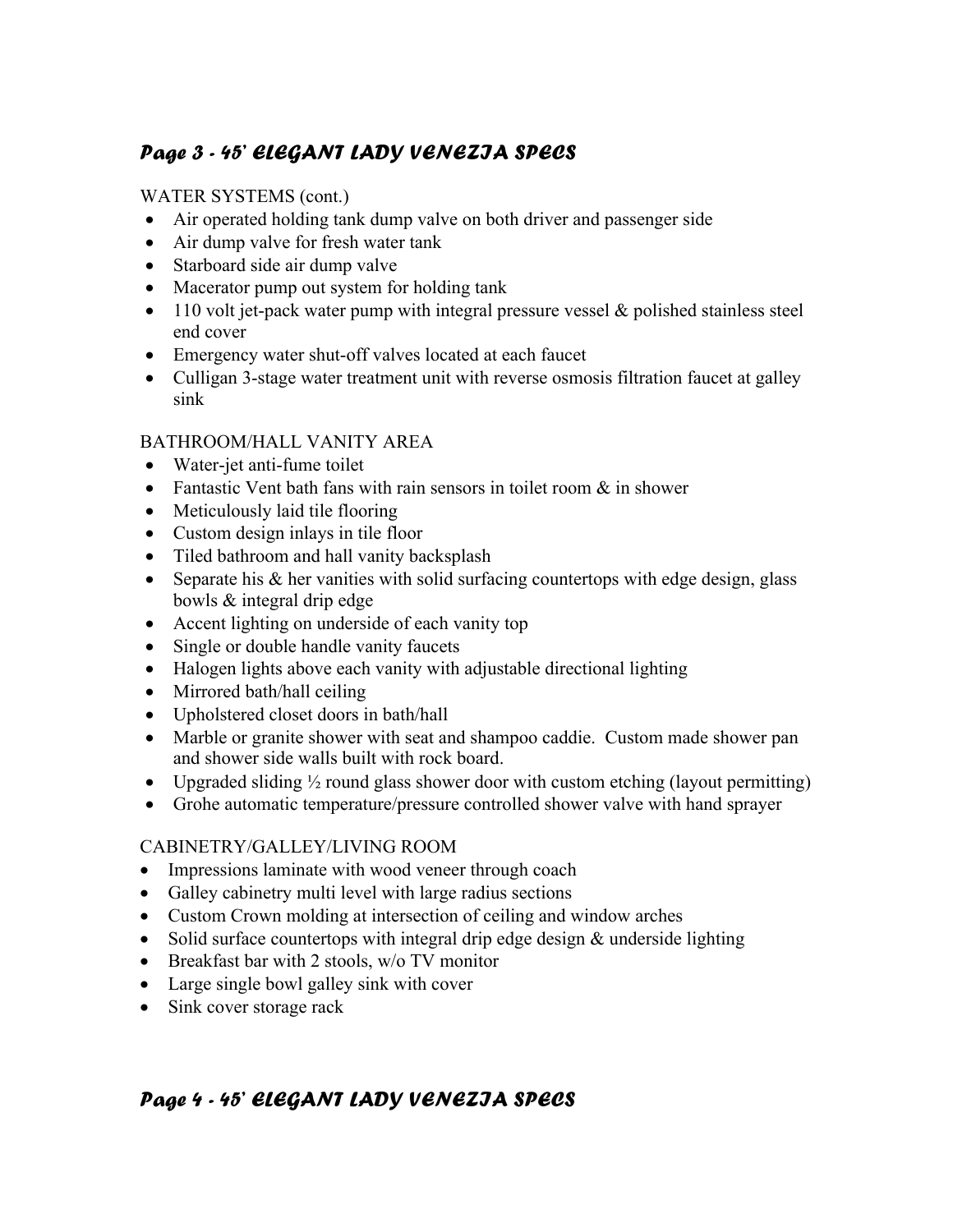#### CABINETRY/GALLEY/LIVING ROOM (cont.)

- Adjustable shelves in cabinets and roll-out shelf in galley cabinet
- Galley backsplash tiled in a glass or contemporary style
- Pantry with adjustable shelves and roll-out canned good rack
- Concealed paper towel holder
- Stainless steel built in coffee maker with thermos carafe plumbed from the reverse osmosis system
- Dish Drawer dishwasher unit
- Microwave/Convection Oven concealed within overhead cabinetry
- Trash Compactor with trim painted to match cabinetry
- Sub-Zero refrigerator with lower freezer drawers and ice maker
- Bosch stacking washer/dryer unit
- 2-burner, 220 volt Gaggenau cooktop, recessed with cover
- All interior walls of cabinets fully finished and laminated
- All cabinetry sub straight manufactured of hardwood and lightweight cored material
- Cabinets are attached directly to coach framework
- All cabinet doors and drawers have positive catches
- Floors of cabinets and drawer boxes lined with a secured plush covering
- Single lever galley faucet with integral spray nozzle
- Liberty Coach designed mirrored and upholstered ceiling with custom designed painted moldings throughout with abundant halogen down lighting on dimmers
- Custom cut tile flooring in galley and hallway with inlay design
- CAD/CAM manufactured window frame surrounds designed to fit to coach window profile to allow most spacious "open" interior feeling
- Window frames designed with custom moldings and upper sections
- Custom built overstuffed electric convertible sofa
- Living room desk cabinet with hand tufted Villa recliner with integral foot rest
- Custom decorative throw pillows
- Quilted lower coach walls and entry door treatment
- Tivoli accent lighting at LeMirage windows (even those areas concealed for layout)
- Electrically operated window shades in living room with remote control
- Individual window shade for each window that can be operated all together or separately with remote.
- Abundant halogen down lighting with dimmers above sofas
- Air-operated pocket door with emergency release
- Amtico wood laminated floor laid out on a diagonal.

## Page 5 - 45' ELEGANT LADY VENEZIA SPECS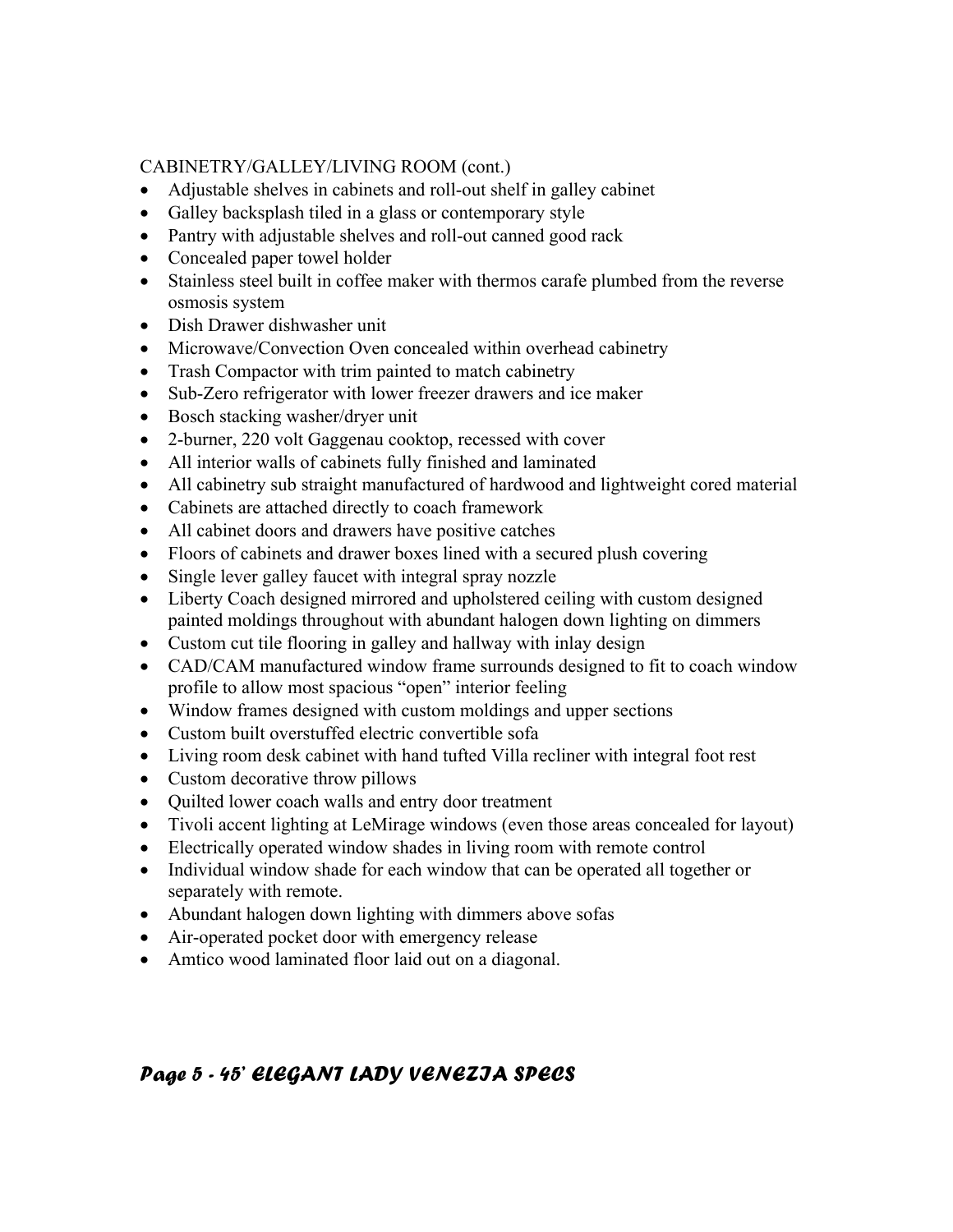#### BEDROOM

- Impressions laminated cabinetry with combination high polished wood sections
- Mirrored bedroom closet doors
- Custom high polished wood moldings and sections in ceiling
- Reading lights above bed
- Abundant halogen down lighting on dimmers
- Electrically operated blackout window shades with remote control.
- King size bed
- Upholstered bed base
- Bed raised on toe board with decorative accent lighting underneath
- Custom quilted and shirred bedspread
- Air bed deck lift
- Mirror treatment on underside of bed deck
- Upholstered walls & window sills
- Ultrasuede and fabric upgrades
- Custom made decorative throw pillows
- Large safe
- Digital clock with alarm, snooze and dimmer
- Air operated pocket door from hallway to bedroom
- Bedroom Crestron remote mounted in docking station

### DASHBOARD/ELECTRONICS/DRIVER'S AREA

- Air operated step well cover with dual controls at driver and passenger side
- Entrance door step apron covered in polished stainless steel
- Polished stainless steel trim cover around air door lock
- Lighted handrail at inside entry
- Blacked-out front overhead cabinet
- Upholstered & padded bullnose edge on bottom of forward overhead cabinet
- Driver & Passenger dash upholstered in gathered leather with inserts
- Electric privacy shades for driver & passenger with controls at driver's dash and passenger cabinet
- Electric sun shades for driver  $\&$  passenger windshields with controls at driver's dash and passenger cabinet
- Leather wrapped wood steering wheel
- Exclusive Liberty Coach custom upholstered driver's dash with illuminated dash panels, operator indicator and warning lights
- Custom wood dash panels
- Snack tray at dash
- Knoelder air-ride custom upholstered leather and contrast insert drivers seat with electric base, heat, cooling, and massage

# Page 6 - 45' ELEGANT LADY VENEZIA SPECS

DASHBOARD/ELECTRONICS/DRIVER'S AREA (cont.)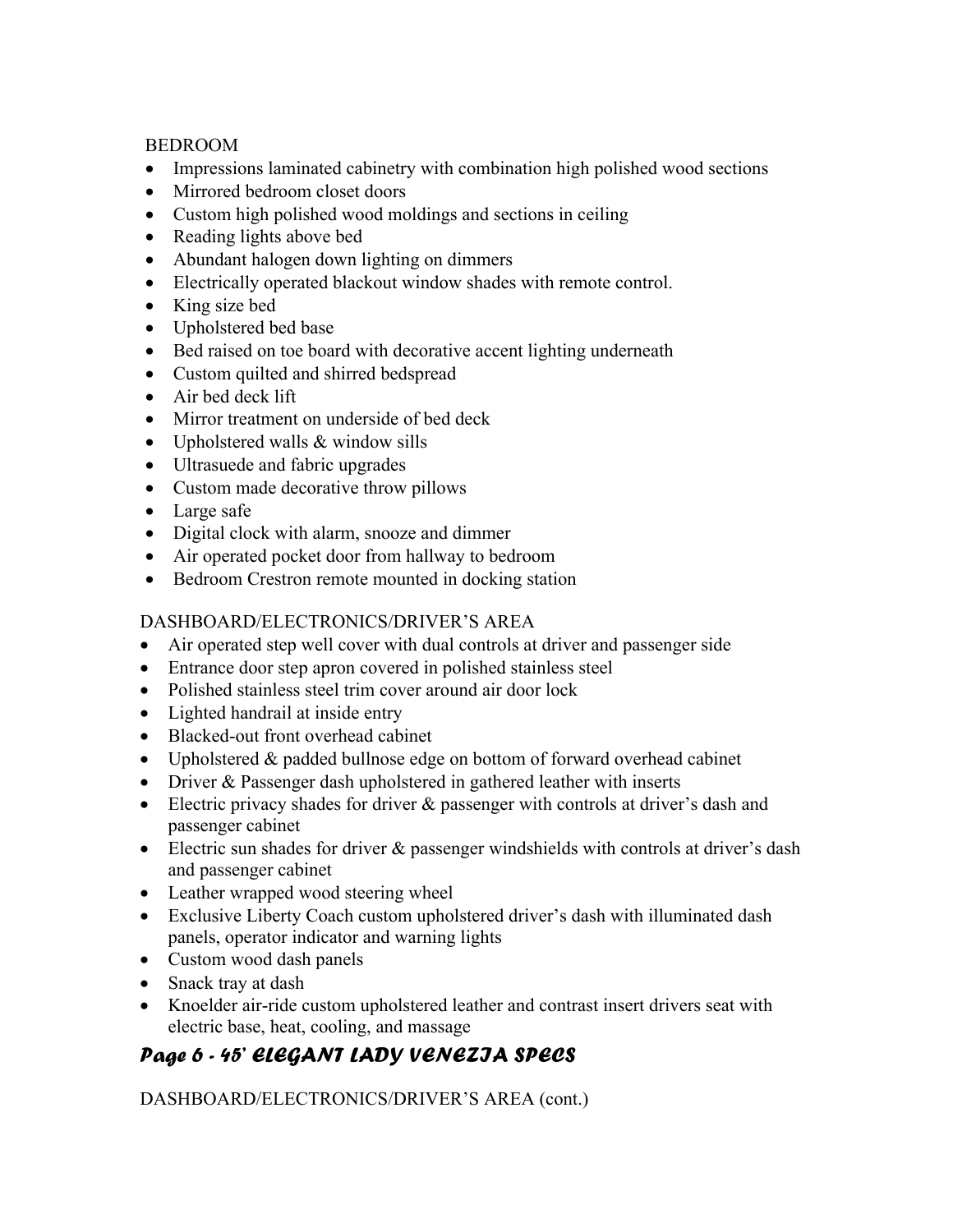- 28" leather and contrast insert Villa six-way power co-pilot seat with footrest, massage, heat & swivel base
- Driver and passenger map lights
- Digital clock positioned for ease of drivers viewing and readable for passenger and from living room and galley area
- Ergonomically engineered gauge and switch locations at driver's dash
- Generator battery gauge
- Generator temperature gauge
- DC Amp and Voltmeters for engine and house batteries at dash
- 3- Master lighting switch controls
- 3- Tivoli accent lighting master switch controls
- Electric bay door locks with controls at driver, passenger, bedroom
- Upholstered entrance door with decorative design
- Keyless touchpad entry system with key fob and integral alarm system
- Escort radar detector with front and rear receivers including laser detection built into dash
- Remote control Pan-Tilt color back-up camera interfaced to the dash Crestron display
- 900 mhz cordless phone
- Rechargeable flashlight at passenger cabinet
- Key ring hanger at entrance door designed to hold 5 sets of keys
- 2 tier driver console with drawer storage, cup holder, and recessed snack tray
- Generator stop/start controls at dash, galley, bedroom, & lower compartment

### EXTERIOR/UNDERCOMPARTMENT

- Keyless touchpad entry system
- ACR Spotlight
- 4 roof mounted Air Horns- 2 long & 2 short
- Exclusive time-proven Liberty Coach designed Auto Level system with independent front, left rear and right rear manual override
- Exterior sun screen for windshields and small side windows
- Custom designed upholstered removable front bra
- PIAA driving lights
- Train horn
- Musical horns
- Exterior Siren
- Liberty Coach manufactured docking light, and front end trim

# Page 7 - 45' ELEGANT LADY VENEZIA SPECS

EXTERIOR/UNDERCOMPARTMENT (cont.)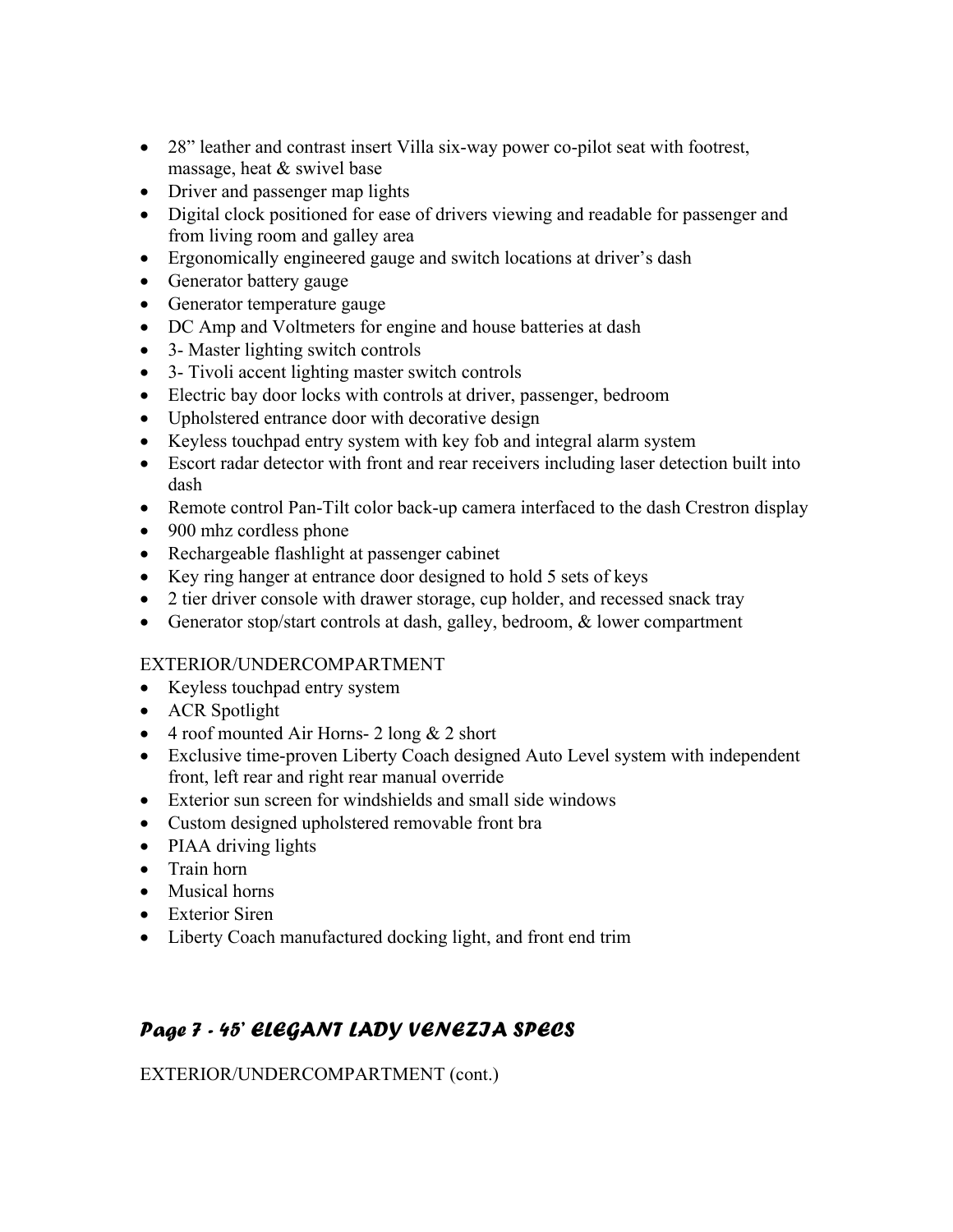- Exclusive Liberty Coach mirror polished exterior with raised area on sides polished (scheme permitting)
- Polished stainless steel bumpers
- Liberty Coach manufactured polished stainless steel side rails
- Exterior light mounted above power inlet on both sides for night hook-up
- Exterior light above front door
- 2 Exterior lights mounted on the bottom of entertainment center bay door
- Zip Dee New Century Box full length awnings on both sides of coach with integral caps painted to match, interfaced to the Crestron remote control systems
- 4 Zip Dee chairs embroidered with Liberty Coach logo
- Wheel decor package
- All exterior roof mounted options painted to match exterior of coach
- Drive axle flap with polished trim on fenders
- Polished stainless steel storage box above engine batteries for dump hoses
- 8 additional side marker and turn signal lights
- 20 marker lights with polished stainless steel marker light trim
- Polished stainless steel lower front bumper trim with 5 amber marker lights
- Rear mud flap with polished stainless steel trim
- Polished stainless steel weights on all splash guards
- Docking lights mounted below rear bumper
- Custom designed polished stainless steel exhaust tips for main engine, generator, and Webasto exhaust
- Exclusive Liberty Coach manufactured full-fit polished stainless steel tail light covers
- Exclusive Liberty Coach manufactured polished stainless steel main engine belt guard
- Extra large lights in engine compartment
- Racor engine filter
- Trailer hitch with light converter package for 3 or 4 tail light combinations
- Stainless cap on trailer hitch
- Exclusive Liberty Coach logo trailer hitch cover
- Exclusive Liberty Coach rear camera lens clearing device operated from dash
- Liberty Coach manufactured roll-out tray in bay
- Little Giant folding ladder with storage compartment in bay
- Durable, high-quality carpet for under compartment flooring
- All stainless steel screws and bolts in under compartment construction
- Hanging drawer in first bay on passenger side
- Painted fenders
- Decorator laminate on lower bay cabinets
- Metal floor in water compartment
- Enclosed holding tank & water compartment

# Page 8 - 45' ELEGANT LADY VENEZIA SPECS

#### EXTERIOR/UNDERCOMPARTMENT (cont.)

• Holding tank compartment side walls polished